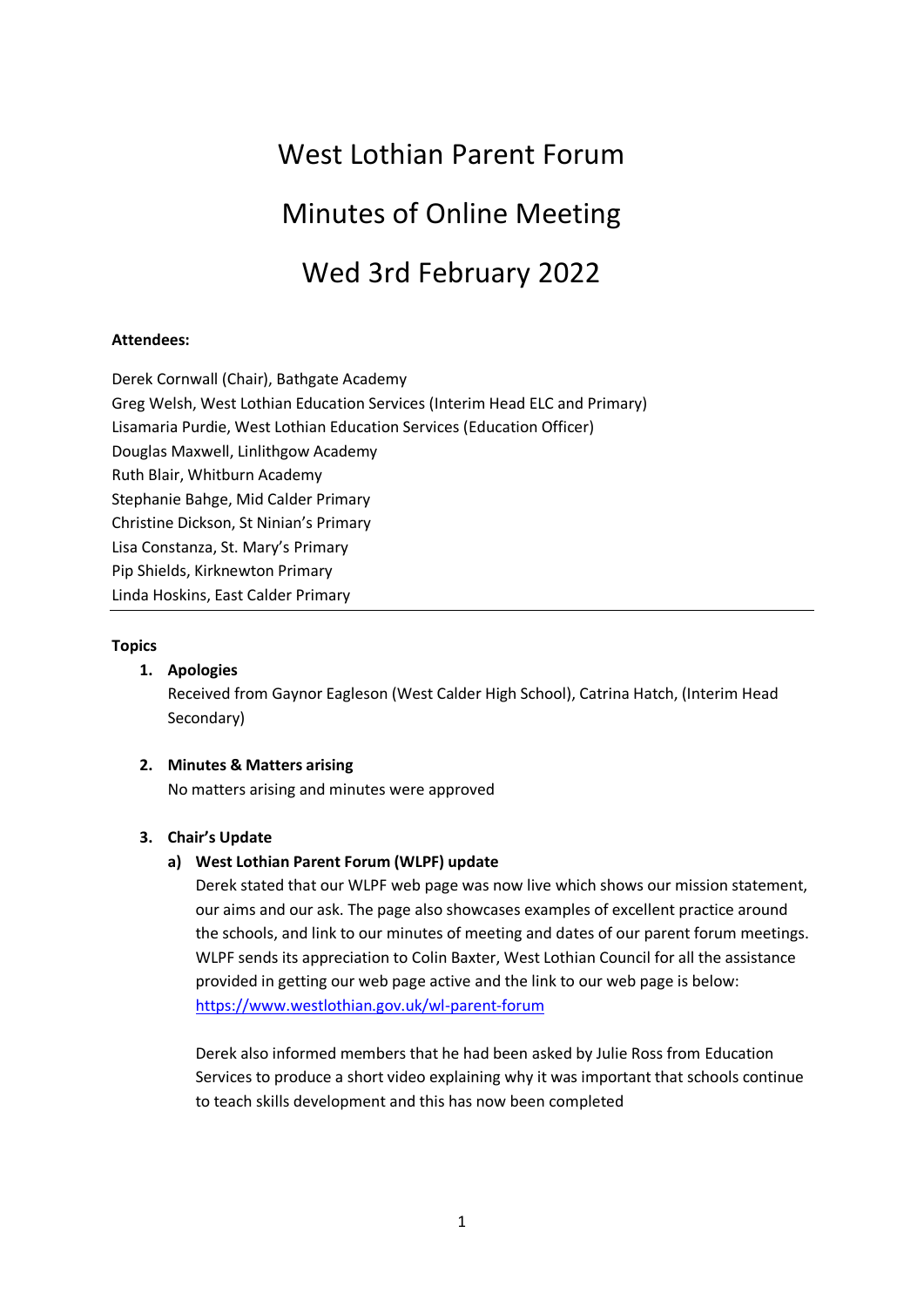#### **b) NPFS West Lothian Representative**

Derek advised members that the main themes going around was the focus on school uniforms across the Councils, the continuance of face coverings for pupils and the reduced class contact time by teachers by 90 minutes per week from August 2022 to facilitate teacher's access to extended professional learning and collaborative planning opportunities.

Discussions were also going around the NPFS group members on the amount paid to parent council clerks. This ranged from £300 per year or £60 per meeting to £30 per meeting in Falkirk to £60 per month in South Lanarkshire.

#### **c) Regional Improvement Collaborative update**

Derek highlighted that Lisa Baxter was WLC main contact with the group and there was a group meeting to be held next week on  $10<sup>th</sup>$  February 2022. One of the aspects being currently worked upon is the creation of an Inspirational Hub where Council members within the collaborative can view examples of best practice.

#### **d) Future Education Executive Papers update**

Derek explained that he attended the Education Executive, Education Quality Assurance and the Education Policy, Development and Scrutiny Panel meetings as the WLPF representative and the link to these papers could be viewed by any members of the parent forum throughout the year. Any specific concerns can be raised with Derek to make comment at these meetings on behalf of the parent forum.

Derek also stated that the agenda items being discussed at these meeting were also a great source for inclusion within local parent council agendas where more details can be ascertained with your own schools.

## **4. WLPF Nomination for Education Executive meetings**

Derek advised that due to local elections in May 2022, a nomination from our group was required to attend the Education Executive and other meetings from May 2022. It is also a Council standing order to secure nomination in advance of each local government election and the group representative can be the Chair or other nominated person with the WL parent forum. The group agreed for Derek to continue in his role of WLPF representative to attend these meeting and Derek would advise Karen McMahon of this decision.

Derek confirmed with Karen McMahon also that West Lothian Parent Forum was our new group name from the Parent Council Representative Association that had been used in the past.

#### **5. Around the Schools**

Linda Hoskins from East Calder Primary school stated that they had created a day in your life video that explained to parents what activities and routines were happening within the school.